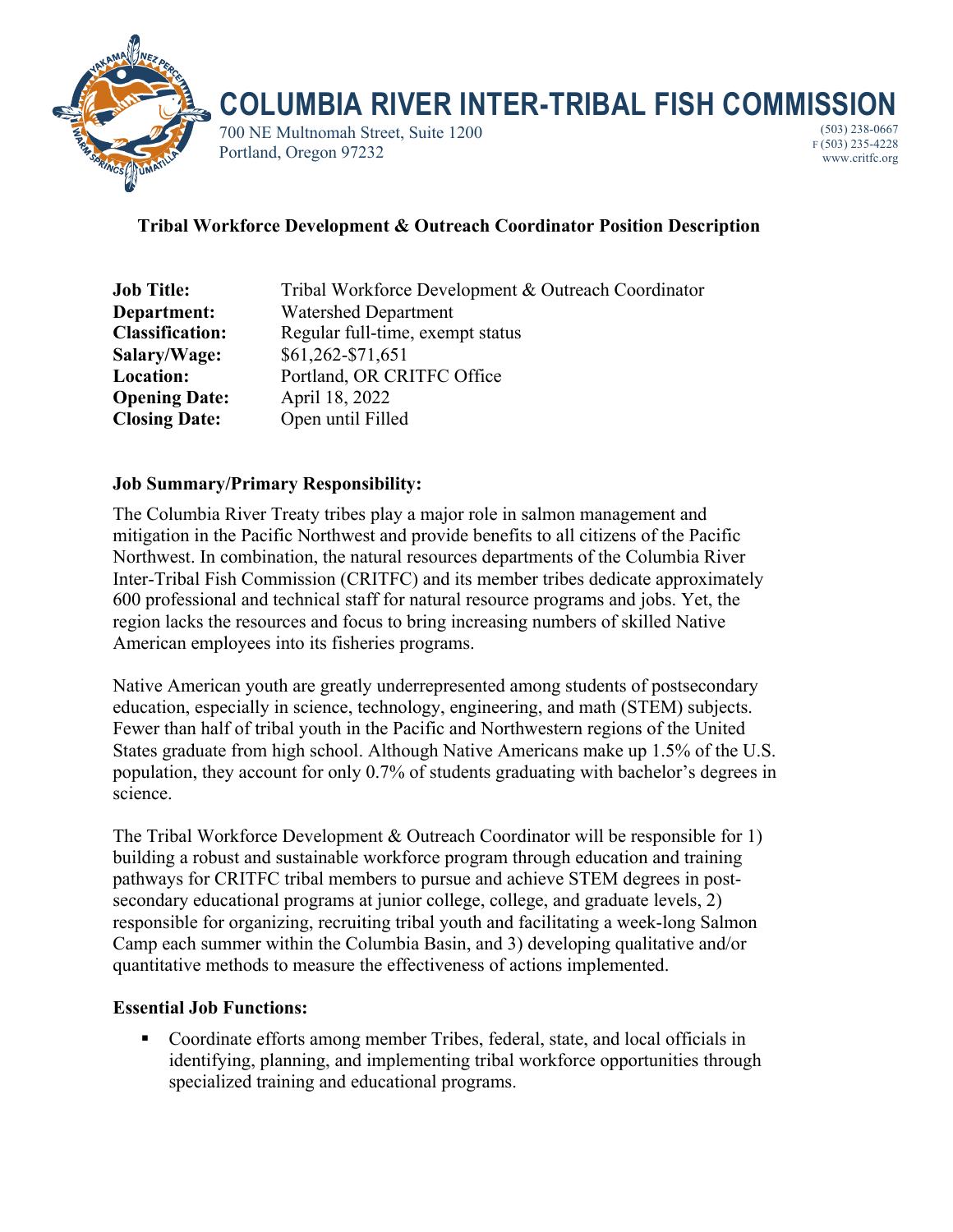- § Organize, recruit tribal youth, and facilitate a week-long tribal Salmon Camp each summer within the Columbian Basin.
- Develop partnering opportunities with education institutions.
- Coordinate design of customized internships and placement at tribal organizations and federal and state agencies.
- Develop informational documents (brochures, reports, handouts, videos, photographs, website, etc.) for public use that demonstrate tribal salmon restoration successes and issues surrounding education and workforce.
- Conduct or coordinate external outreach activities at schools, festivals, and other public events.
- Advocate for tribal salmon restoration successes by speaking at public venues, schools and conferences.
- Establish metrics and indicators of success for STEM proficiency in tribal populations that will capture evaluation findings, recommendations, and conclusions.
- Work in collaboration with reservation-based educators to develop culturally sensitive curriculum on natural resource management by incorporating traditional ecological knowledge (TEK) with Western Science.
- § Assist in research and writing of grant proposals to support the continuation of the program.

## **Job Requirements/Qualifications:**

A Bachelor's Degree in Education, Public Administration, or related field and 3-5 years of experience working on tribal education issues and workforce development OR the equivalent of job experience in this area. The following requirements are highly desired:

- Working experience and knowledge of learning styles of Native Americans and instructional strategies.
- Excellent communication skills, both oral and written, including experience with public speaking and outreach activities.
- Experience organizing summer camps and working with youth.
- Grant writing experience.
- Publications development.
- Knowledge of Columbia Plateau tribal culture, and Native American issues in general. Experience with natural resource management, especially Columbia Basin salmon issues.
- Experience developing natural and cultural resource curriculum for students.
- Experience developing and implementing assessment methods of instructional program effectiveness.
- Computer skills: In-Design, Photoshop, Filemaker Pro, Excel and Microsoft Word.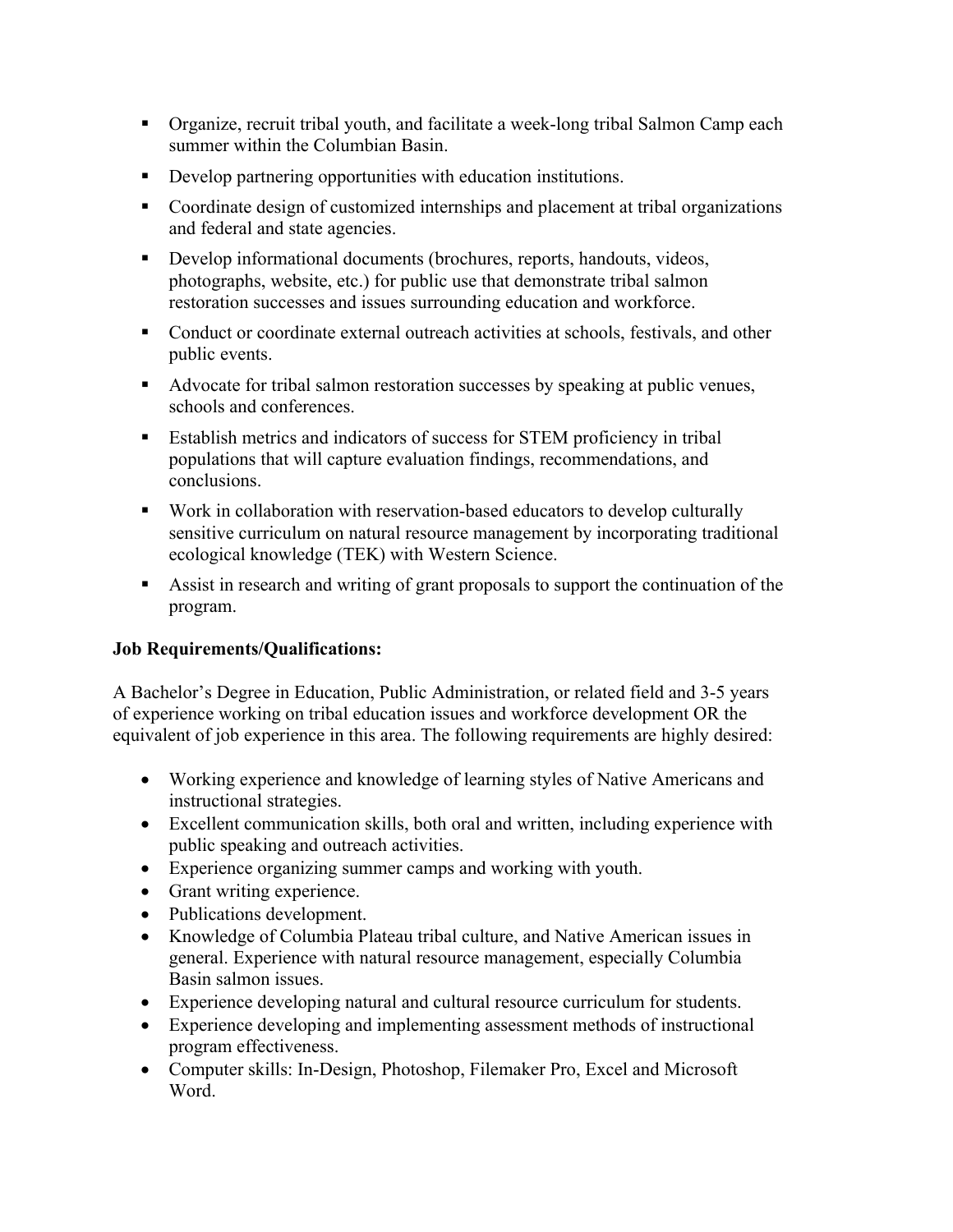**Supervision Received:** This position reports to the Watershed Department Manager. The Watershed Programs Coordinator may also provide specific direction on daily activities.

#### **Supervision Given:** None.

#### **Working conditions:**

The work is primarily sedentary with a routine work schedule of Monday-Friday. Work assignments are often multiple and performed, at times, under time constraints. There will be potential to work remotely. COVID-19 virus vaccination required.

#### **Motor vehicle policy:**

The Employees operating a CRITFC vehicle or their own private vehicle for business related purposes shall be in possession of a valid, unrestricted current driver's license, or other operator's license, as required by law; and be eligible for coverage under CRITFC's Motor Vehicle insurance policy (available upon request).

#### **COVID-19 policy:**

CRITFC requires all new employees be fully vaccinated for COVID-19 prior to the first day of employment.

#### **Application procedure:**

To apply, submit a completed CRITFC job application, available on our website at www.critfc.org/jobs or call us at 503-238-0667. Submissions will be accepted by email and mail.

**Submit by email to jobs@critfc.org and indicate Tribal Workforce Development** Coordinator in the subject line. We will confirm receipt of your submission.

#### **Submit by mail:**

 $\overline{\mathbf{v}}$ 

Columbia River Inter-Tribal Fish Commission Attn: Human Resources Attn: Human Resources 700 NE Multnomah Street, Suite 1200 Portland, OR 97232 Fax: 503-235-4228

#### **Hiring preference:**

Hiring preference will be given to qualified enrolled members of the four CRITFC member tribes (Warm Springs, Yakama, Umatilla, and Nez Perce) and other federally recognized tribes and Alaska Natives. Veterans' preference may also apply.

All qualified individuals, including women, veterans, minorities, and individuals with disabilities are encouraged to apply. If accommodations are needed during the application process, please contact the Human Resources Department by phone or email.